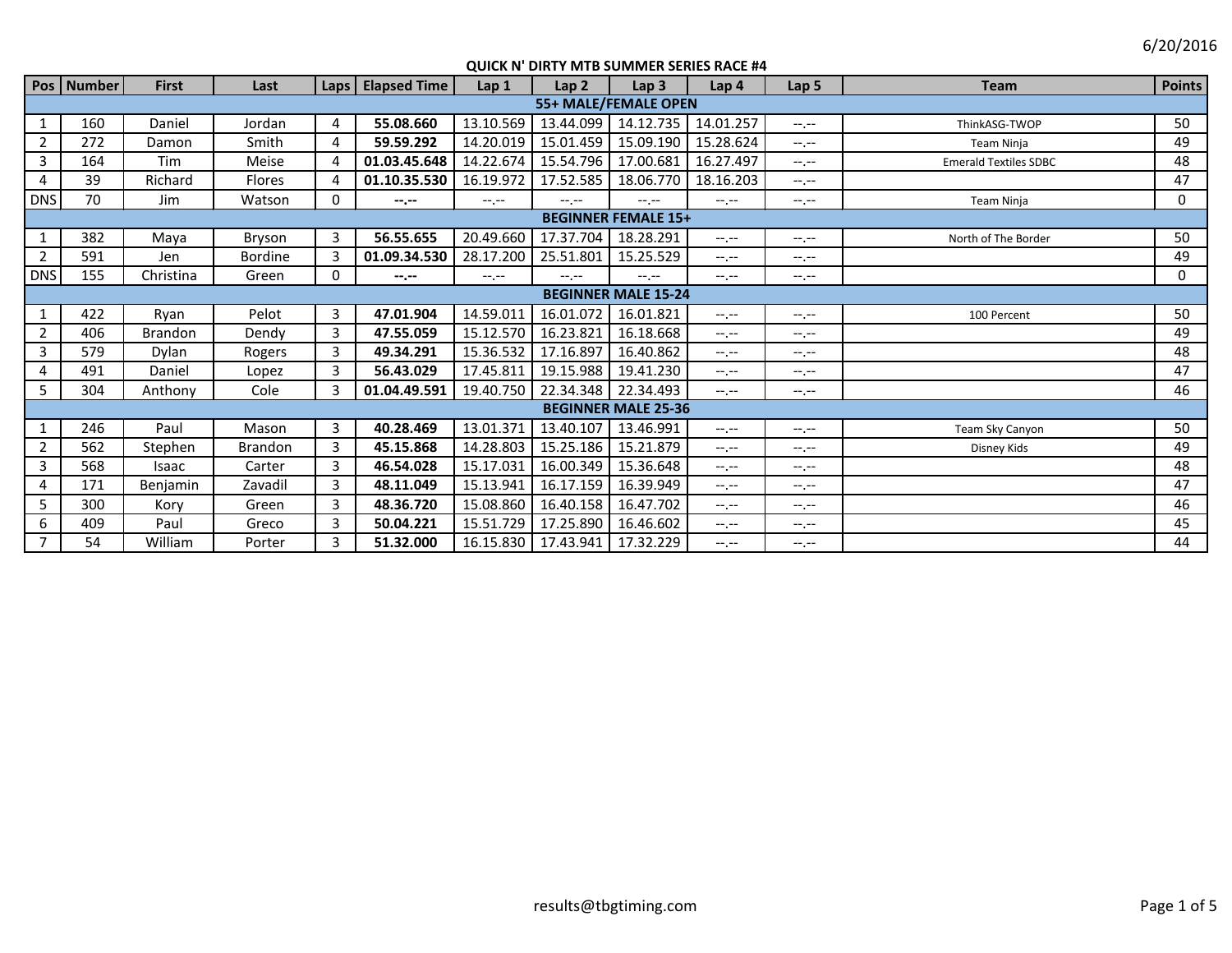|                            | Pos   Number | <b>First</b> | Last       |                | Laps   Elapsed Time | Lap1                        | Lap <sub>2</sub>    | Lap <sub>3</sub>         | Lap 4                       | Lap <sub>5</sub> | <b>Team</b>                  | <b>Points</b>   |
|----------------------------|--------------|--------------|------------|----------------|---------------------|-----------------------------|---------------------|--------------------------|-----------------------------|------------------|------------------------------|-----------------|
| <b>BEGINNER MALE 37-48</b> |              |              |            |                |                     |                             |                     |                          |                             |                  |                              |                 |
| 1                          | 391          | Jason        | Liebe      | $\overline{3}$ | 44.26.829           | 14.24.690                   | 15.05.180 14.56.959 |                          | $-1$ .                      | $-1$ , $-1$      |                              | 50              |
| $\overline{2}$             | 63           | Russell      | Simpson    | $\overline{3}$ | 44.58.580           | 14.24.792                   | 15.25.821           | 15.07.967                | $-1$                        | --,--            | Team Ninja                   | 49              |
| $\mathbf{3}$               | 594          | Joel         | Rivera     | $\overline{3}$ | 45.27.210           | 14.22.339                   | 15.27.637           | 15.37.234                | $-1$ . $-1$                 | --,--            |                              | $\overline{48}$ |
| 4                          | 569          | <b>Brad</b>  | Owen       | $\overline{3}$ | 45.46.038           | 15.33.068                   | 15.10.842           | 15.02.128                | $-1, -1$                    | $-1, -1$         |                              | 47              |
| 5                          | 208          | Victor       | Fox        | 3              | 46.08.069           | 14.56.278                   | 15.43.204           | 15.28.587                | $\leftarrow$                | $-1$ , $-1$      |                              | 46              |
| 6                          | 457          | Rob          | MOrel      | 3              | 46.15.257           | 14.53.948                   | 15.47.300           | 15.34.009                | $-1$ . $-1$                 | $-1, -1$         |                              | 45              |
| $\overline{7}$             | 189          | Jonathan     | Collins    | $\overline{3}$ | 47.07.658           | 15.03.718                   | 16.09.791           | 15.54.149                | $-1$ , $-1$                 | $-1, -1$         | Linked Cycling San Diego     | 44              |
| 8                          | 458          | Jason        | Altstatt   | $\overline{3}$ | 47.23.498           | 15.09.082                   | 16.11.911           | 16.02.505                | $-$ , $-$                   | --,--            | Inkys Bikes                  | 43              |
| 9                          | 507          | Daniel       | Shadrick   | 3              | 48.29.521           | 15.26.698                   | 16.29.622           | 16.33.201                | $-1$ , $-1$                 | --.--            |                              | 42              |
| 10                         | 571          | David        | Ogletree   | 3              | 49.00.511           | 15.28.530                   | 16.57.038           | 16.34.943                | $--, --$                    | --.--            | Ranchos                      | 41              |
| 11                         | 262          | Marco        | Prima      | 3              | 49.15.734           | 15.18.544                   | 17.10.486           | 16.46.704                | $-$ , $-$                   | $-1$ , $-1$      | Team Ninja                   | 40              |
| 12                         | 278          | Shawn        | Tweedy     | 3              | 50.36.629           | 16.23.751                   | 17.16.453           | 16.56.425                | $-1, -1$                    | $-1, -1$         |                              | 39              |
| 13                         | 587          | <b>Jeff</b>  | Conger     | 3              | 51.38.480           | 16.19.799                   | 17.50.359 17.28.322 |                          | $-1$ , $-1$                 | --.--            |                              | 38              |
| 14                         | 320          | Joey         | Yates      | 3              | 51.59.982           | 17.23.308                   | 17.34.043           | 17.02.631                | $-1$ , $-1$                 | $-1, -1$         |                              | 37              |
| 15                         | 348          | Matthew      | Kogan      | 3              | 52.07.839           | 15.46.610                   | 18.00.239           | 18.20.990                | $-1$ , $-1$                 | $-1, -1$         | <b>Dirt Treaders</b>         | 36              |
| 16                         | 313          | Micheal      | Davis      | 3              | 54.53.180           | 17.16.350                   | 19.12.869           | 18.23.961                | $-1$                        | $-1$ , $-1$      |                              | 35              |
| 17                         | 536          | Ken          | Chae       | 3              | 55.35.019           | 17.09.536                   | 19.11.963           | 19.13.520                | $-1$ , $-1$                 | $-1$ .           |                              | 34              |
| 18                         | 671          | Nelson       | De Guzman  | 3              | 58.40.112           | 18.37.299                   | 20.00.129           | 20.02.684                | $-1, -1$                    | $-1, -1$         |                              | 33              |
| 19                         | 165          | John         | Moatsos    | 3              | 01.00.35.471        | 18.01.581                   | 21.36.828           | 20.57.062                | $-1$ , $-1$                 | --.--            |                              | 32              |
| <b>DNS</b>                 | 150          | <b>Brian</b> | Bonnell    | $\mathbf 0$    | --.--               | $\leftarrow$ , $\leftarrow$ | $-1$ , $-1$         | $-1, -1$                 | $-1, -1$                    | $-1, -1$         |                              | 0               |
| <b>DNS</b>                 | 162          | Shawn        | Lantz      | $\mathbf 0$    | --.--               | $-1, -1$                    | --.--               | $--, --$                 | $-1, -1$                    | --.--            |                              | $\mathbf 0$     |
|                            |              |              |            |                |                     |                             |                     | <b>BEGINNER MALE 49+</b> |                             |                  |                              |                 |
| 1                          | 347          | Jeff         | Taylor     | 3              | 43.28.999           | 14.01.859                   | 14.54.332           | 14.32.808                | $-1$ , $-1$                 | $-1$ , $-1$      | Mainline Coffee              | 50              |
| $\overline{2}$             | 183          | Frank        | Bayr       | 3              | 43.39.699           | 14.02.377                   | 14.54.317           | 14.43.005                | $-1$ , $-1$                 | $-1$             | Powered by FANDA LABS        | 49              |
| 3                          | 412          | Matt         | Wallace    | 3              | 46.44.040           | 15.17.566                   | 15.54.583 15.31.891 |                          | $-1$                        | --,--            |                              | 48              |
| $\overline{4}$             | 267          | Gerardo      | Sanchez    | 3              | 46.50.918           | 15.27.513                   | 15.36.418 15.46.987 |                          | $-1$ . $-1$                 | $-1$ .           |                              | 47              |
| 5                          | 203          | Greg         | Ferenstein | 3              | 49.09.712           | 15.16.651                   | 17.13.659           | 16.39.402                | $-1$                        | --.--            | Velosport Ridebiker Alliance | 46              |
| 6                          | 219          | Kevin        | Hess       | 3              | 59.04.710           | 17.31.399                   | 20.18.959           | 21.14.352                | $-1$ , $-1$                 | --.--            |                              | 45              |
| <b>DNS</b>                 | 170          | Benjamin     | Wojcik     | $\Omega$       | --.--               | $-1$ , $-1$                 | --.--               | --.--                    | $-1, -1$                    | $-1$ .           | Team Ninja                   | $\Omega$        |
|                            |              |              |            |                |                     |                             |                     | <b>BIG BONED 200+</b>    |                             |                  |                              |                 |
| $\mathbf{1}$               | 205          | Todd         | Flaming    | $\overline{3}$ | 39.45.851           | 13.12.225                   | 13.15.554 13.18.072 |                          | $-1, -1$                    | --.--            | Mainline Coffee              | 50              |
| $\overline{2}$             | 235          | <b>Jeff</b>  | Laubscher  | $\overline{3}$ | 40.46.991           | 13.11.649                   | 13.38.002           | 13.57.340                | $\leftarrow$ , $\leftarrow$ | --,--            |                              | 49              |
| $\mathbf{3}$               | 460          | Todd         | Young      | 3              | 43.41.188           | 14.17.559                   | 14.28.919           | 14.54.710                | --.--                       | --.--            | Team Ninja                   | 48              |
| 4                          | 583          | Nate         | Miller     | 3              | 44.05.949           | 14.11.544                   | 15.06.719           | 14.47.686                | $\leftarrow$ , $\leftarrow$ | --.--            | <b>TASCO MTB</b>             | 47              |
| 5                          | 433          | Eric         | Garcia     | 3              | 46.08.945           | 14.48.310                   | 15.54.652           | 15.25.983                | $-1, -1$                    | $-1, -1$         | Team Baghouse                | 46              |
| 6                          | 572          | Donavon      | Guyot      | 3              | 51.05.751           | 15.27.468                   | 17.47.281           | 17.51.002                | $-1, -1$                    | --.--            |                              | 45              |
| $\overline{7}$             | 432          | jeff         | davis      | 3              | 53.18.822           | 16.13.022                   | 18.08.841 18.56.959 |                          | $-1$ .                      | $-1$ .           |                              | 44              |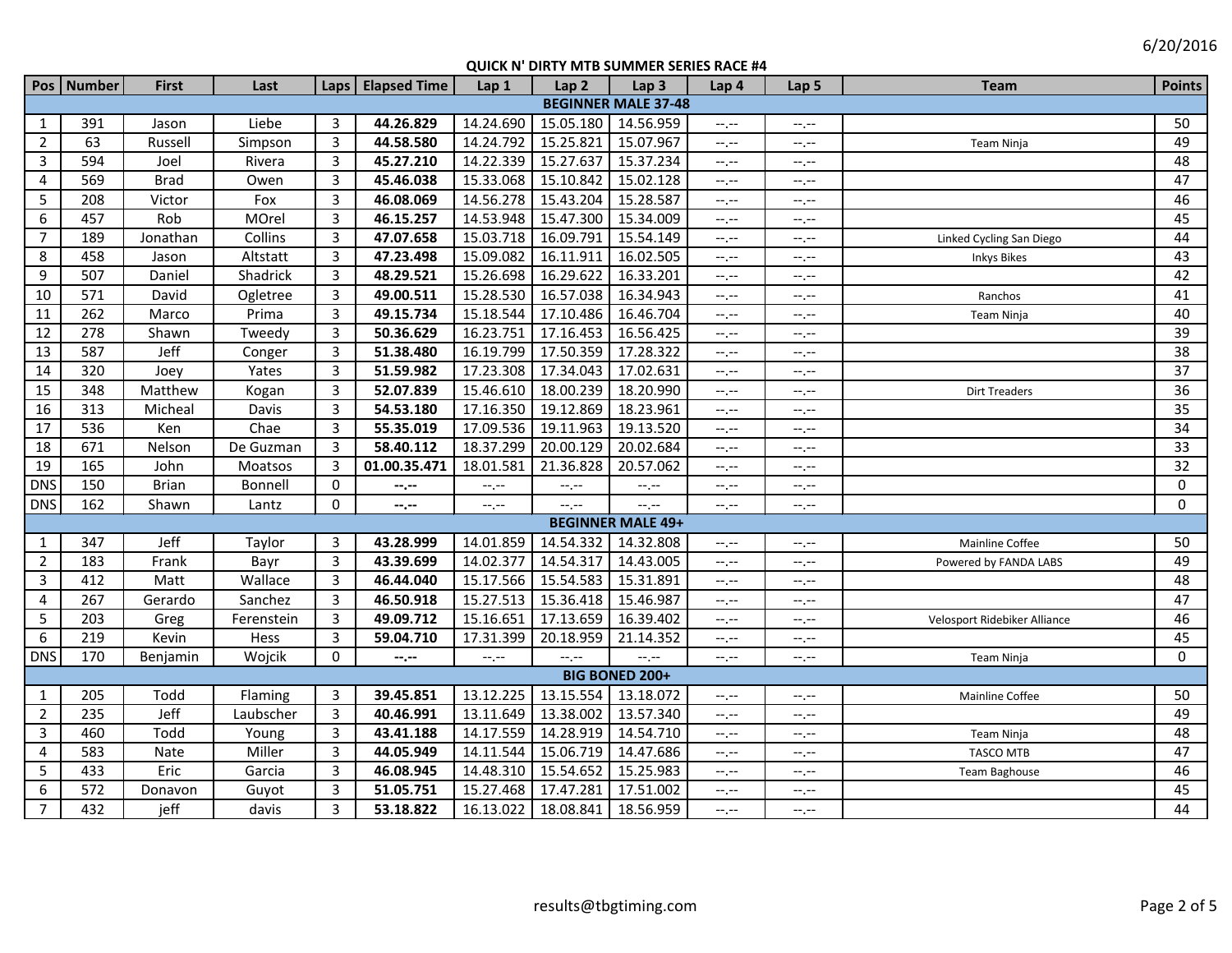|                          | Pos   Number   | <b>First</b> | Last             |                | Laps   Elapsed Time | Lap 1                       | Lap <sub>2</sub>    | Lap <sub>3</sub>       | Lap <sub>4</sub> | Lap <sub>5</sub> | <b>Team</b>                          | <b>Points</b>   |
|--------------------------|----------------|--------------|------------------|----------------|---------------------|-----------------------------|---------------------|------------------------|------------------|------------------|--------------------------------------|-----------------|
| <b>ENDURO 15+</b>        |                |              |                  |                |                     |                             |                     |                        |                  |                  |                                      |                 |
| $\mathbf{1}$             | 586            | Cv           | Zuidema          | 3              | 39.46.718           | 13.00.592                   | 13.31.187           | 13.14.939              | --,--            | $-1, -1$         | Velosport Ridebiker Alliance         | 50              |
| $\overline{2}$           | 316            | Skylar       | Arcidiancono     | 3              | 39.57.879           | 13.06.453                   | 13.25.656 13.25.770 |                        | $-1$             | $-1 - 1 - 1 = 0$ | Intense Bombers                      | 49              |
| $\mathbf{3}$             | 477            | Tom          | Esbeck           | 3              | 41.58.268           | 13.18.061                   | 14.12.780           | 14.27.427              | $-1, -1$         | $-1, -1$         |                                      | 48              |
| 4                        | 380            | David        | Neth             | 3              | 42.32.521           | 13.37.400                   | 14.25.518 14.29.603 |                        | $-1, -1$         | $-1, -1$         |                                      | 47              |
| 5                        | 385            | Axel         | Wadlund          | $\overline{3}$ | 43.01.718           | 13.40.388                   | 14.46.313           | 14.35.017              | $-1, -1$         | $-1, -1$         |                                      | 46              |
| 6                        | 181            | Michael      | Bandemer         | 3              | 45.29.669           | 14.32.871                   | 15.46.237           | 15.10.561              | $-1, -1$         | $-1, -1$         |                                      | 45              |
| $\overline{7}$           | 581            | Benjamin     | Adam             | 3              | 46.24.482           | 14.40.090                   | 15.59.670           | 15.44.722              | $-1$ , $-1$      | $-1, -1$         | Poway Bicycle                        | 44              |
| 8                        | 407            | Sean         | Dendy            | 3              | 51.51.762           | 15.47.981                   | 17.45.168           | 18.18.613              | $-1$ , $-1$      | $-1 - 1 - 1 = 0$ |                                      | 43              |
| <b>DNS</b>               | 159            | Kristi       | Johnson Riell    | $\Omega$       | --.--               | $\leftarrow$ , $\leftarrow$ |                     | --.--                  | --.--            | $-1 - 1 - 1 = 0$ | Endurance sports university          | $\Omega$        |
| <b>EXPERT MALE 15-24</b> |                |              |                  |                |                     |                             |                     |                        |                  |                  |                                      |                 |
| $\mathbf{1}$             | 556            | Marco        | Burgoih          | 5              | 58.09.861           | 11.04.728                   | 11.38.572 11.56.491 |                        | 11.46.879        | 11.43.191        | XC Baja                              | 50              |
| $\overline{2}$           | 578            | Raphael      | DeLaRok          | 5              | 01.03.56.359        | 11.47.943                   | 13.06.756           | 12.58.341              | 13.00.481        | 13.02.838        | Pulse Felt Smith                     | 49              |
| 3                        | 240            | Seth         | Levy             | 5              | 01.07.25.921        | 11.48.737                   | 12.07.272 13.02.522 |                        | 14.48.228        | 15.39.162        | Haro Bikes                           | 48              |
| $\overline{4}$           | 327            | Travis       | Wagner           | -5             | 01.08.06.021        | 11.58.189                   | 12.11.100 12.49.631 |                        | 14.46.699        | 16.20.402        | Haro                                 | 47              |
| <b>EXPERT MALE 25-36</b> |                |              |                  |                |                     |                             |                     |                        |                  |                  |                                      |                 |
| $\mathbf{1}$             | 582            | Ryan         | Fedorow          | 5              | 59.53.491           | 11.04.642                   |                     | 11.39.571 11.55.806    | 11.45.921        | 13.27.551        | <b>Baghouse RNR</b>                  | 50              |
| $\overline{2}$           | 511            | <b>JESUS</b> | <b>TOPETE JR</b> | 5              | 01.00.50.132        | 11.54.261                   | 12.13.268           | 12.12.791              | 12.23.451        | 12.06.361        | <b>BICITERSA</b>                     | 49              |
| <b>DNF</b>               | 163            | Fernando     | Marquez          | 4              | 56.35.420           | 13.45.899                   |                     | 14.19.560 14.00.000    | 14.29.961        | $-1$             |                                      | $\Omega$        |
| <b>EXPERT MALE 37-48</b> |                |              |                  |                |                     |                             |                     |                        |                  |                  |                                      |                 |
| $\mathbf{1}$             | 196            | Ryan         | Dahl             | 5              | 58.01.200           | 11.05.777                   | 11.38.197           | 11.56.141              | 11.46.964        | 11.34.121        | <b>WEND Bike</b>                     | 50              |
| $\overline{2}$           | 512            | Jake         | Orness           | 5              | 59.21.108           | 11.05.422                   | 11.37.559           | 11.56.138              | 12.01.799        | 12.40.190        | <b>JPOV</b>                          | 49              |
| $\overline{3}$           | 363            | Mark         | Painting         | 5              | 01.00.47.798        | 11.29.751                   | 12.23.447           | 12.19.091              | 12.39.246        | 11.56.263        |                                      | 48              |
| $\overline{4}$           | 533            | Benjamin     | Jones            | -5             | 01.00.49.747        | 11.47.302                   | 12.06.541           | 12.29.158              | 12.28.432        | 11.58.314        | Velo Hangar                          | $\overline{47}$ |
| <b>DNF</b>               | 153            | Marc         | Engelhardt       | $\mathbf{1}$   | 12.39.119           | 12.39.119                   | $-1 - 1 - 1 = 0$    | $-1 - 1 - 1 = 0$       | $-1$             | $-1$             | Purely Dental-RIDE Cyclery           | $\mathbf 0$     |
| <b>DNF</b>               | 588            | Joshua       | Dipert           | $\overline{4}$ | 52.59.031           | 12.23.759                   | 13.39.470           | 13.29.630              | 13.26.172        | $-1, -1$         |                                      | $\mathbf 0$     |
| <b>DNS</b>               | $\overline{2}$ | Jeff         | Meyer            | $\Omega$       | --.--               | $-1, -1$                    | $-1$ , $-1$         | $-1$ , $-1$            | $-1$ , $-1$      | $-1, -1$         | Team Ninja-BRL Sports                | $\Omega$        |
|                          |                |              |                  |                |                     |                             |                     | <b>EXPERT MALE 49+</b> |                  |                  |                                      |                 |
| $\mathbf{1}$             | 15             | Rick         | <b>Bienias</b>   | 5              | 59.00.443           | 11.06.168                   | 11.38.253           | 12.04.487              | 12.04.295        | 12.07.240        | <b>Black Mountain Bicycles</b>       | 50              |
| $\overline{2}$           | 592            | Steve        | Boyd             | 5              | 01.02.18.750        | 11.59.536                   | 12.30.122           | 12.34.710              | 12.35.382        | 12.39.000        | JW FLoors UCC                        | 49              |
| $\overline{3}$           | 154            | Steven       | Farner           | 5              | 01.09.09.561        | 13.03.470                   | 13.50.280           | 14.03.028              | 13.54.519        | 14.18.264        | Swami s                              | 48              |
| <b>DNS</b>               | 149            | Steven       | <b>Bates</b>     | $\Omega$       | $- - - - -$         | $-1$ , $-1$                 | $-1 - 1 - 1 = 0$    | $-1$ , $-1$            | $-1$             | $-1$ .           | UC Cyclery                           | 0               |
|                          |                |              |                  |                |                     |                             |                     | SCHOOL BOY 13-15       |                  |                  |                                      |                 |
| $\mathbf{1}$             | 156            | Raulito      | Gutierrez        | 3              | 43.23.020           | 13.48.638                   | 14.38.172           | 14.56.210              | $-1$             | $-1, -1$         | NinerBikesMexico-RynoPower           | 50              |
| $\overline{2}$           | 514            | ryan         | landis           | 3              | 46.34.990           | 14.41.608                   | 15.55.234 15.58.148 |                        | $-1$ , $-1$      | $-1, -1$         | great oak hs                         | 49              |
| $\mathbf{3}$             | 113            | Mason        | Salazar          | 3              | 48.08.139           | 15.05.280                   | 16.10.062           | 16.52.797              | $-1$ , $-1$      | $-1, -1$         | Purely Dental Encinitas-RIDE Cyclery | 48              |
| 4                        | 245            | Zach         | Martinez         | 3              | 48.48.330           | 15.12.022                   | 16.59.569           | 16.36.739              | $-1, -1$         | $-1, -1$         |                                      | 47              |
| 5                        | 198            | owen         | davis            | 3              | 52.15.733           | 16.37.041                   | 17.48.109           | 17.50.583              | $-1, -1$         | $-1, -1$         |                                      | 46              |
| 6                        | 353            | Hunter       | Kroepel          | 3              | 56.19.419           | 17.50.830                   | 19.08.592           | 19.19.997              | $-1$             | $-1 - 1 - 1 = 0$ |                                      | 45              |
| $\overline{7}$           | 352            | Mason        | Kroepel          | 3              | 01.04.18.870        | 19.42.386                   | 20.44.327           | 23.52.157              | --,--            | $-1 - 1 - 1 = 0$ |                                      | 44              |
| <b>DNS</b>               | 158            | Nico         | Johnson          | $\Omega$       | $-2 - 1$            | $-1$ , $-1$                 | $-1.1 - 1.0$        | $-1 - 1 - 1 = 0$       | $-1$             | $-1$ , $-1$      | <b>Torrey Pines High School</b>      | $\Omega$        |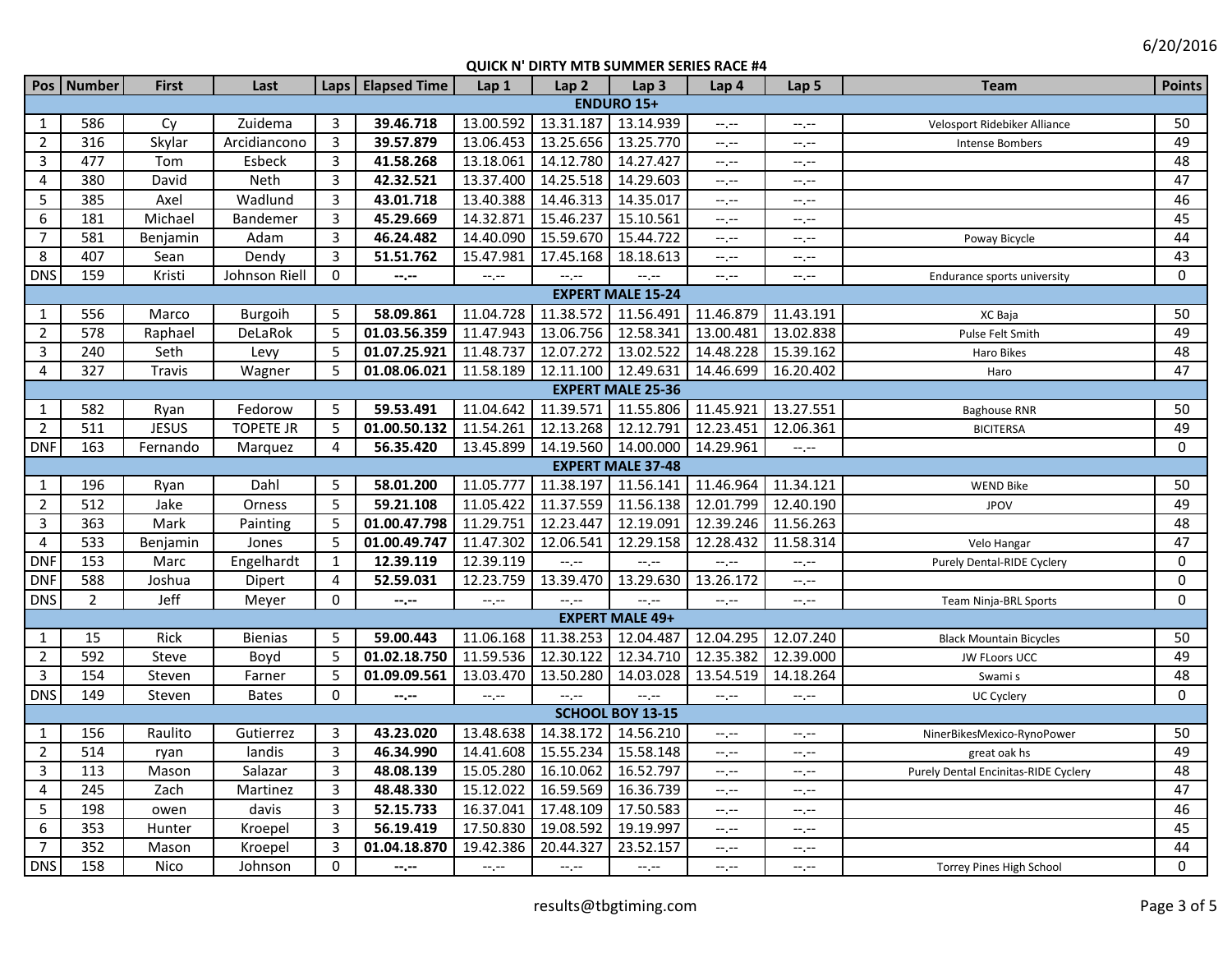6/20/2016

|                | Pos   Number            | <b>First</b>   | Last           | Laps                  | <b>Elapsed Time</b> | Lap 1       | Lap <sub>2</sub>    | Lap <sub>3</sub>        | Lap 4            | Lap <sub>5</sub> | <b>Team</b>                                 | <b>Points</b> |
|----------------|-------------------------|----------------|----------------|-----------------------|---------------------|-------------|---------------------|-------------------------|------------------|------------------|---------------------------------------------|---------------|
|                | <b>SCHOOL BOY 16-18</b> |                |                |                       |                     |             |                     |                         |                  |                  |                                             |               |
| 1              | 439                     | Jared          | Kooiman        | 4                     | 54.31.940           | 13.42.400   | 13.45.702           | 13.38.462               | 13.25.376        | $-1 - 1 - 1 = 0$ | Lauf Forks-TruckerCo-Temecua V Composite    | 50            |
| <b>DNS</b>     | 275                     | Dylan          | Spain          | $\mathbf{0}$          | --.--               | $-1, -1$    | $-1, -1$            | $-1 - 1 - 1 = 0$        | $-1$ , $-1$      | $-1$ , $-1$      |                                             | 0             |
|                | <b>SPORT FEMALE 15+</b> |                |                |                       |                     |             |                     |                         |                  |                  |                                             |               |
| 1              | 36                      | Alyssa         | Eikmeier       | $\overline{4}$        | 59.22.231           | 14.04.697   | 15.05.782           | 15.06.359               | 15.05.393        | $-1, -1$         |                                             | 50            |
| $\overline{2}$ | 441                     | Stassa         | Cappos         | 4                     | 01.03.02.727        | 14.35.934   | 15.56.188           | 16.07.518               | 16.23.087        | $-1 - 1 - 1 = 0$ | <b>Haro Bikes</b>                           | 49            |
| 3              | 248                     | Shea           | McNanie        | $\overline{4}$        | 01.03.25.358        | 14.55.037   | 16.04.134           | 16.31.476               | 15.54.711        | $-1 - 1 - 1 = 0$ | Poway Bicycle                               | 48            |
| 4              | 329                     | Julie          | Warner         | $\overline{4}$        | 01.05.00.288        | 15.14.248   | 16.32.613           | 16.18.790               | 16.54.637        | $-1, -1$         | Halo Headband                               | 47            |
| 5              | 287                     | Lisa           | Festa          | $\boldsymbol{\Delta}$ | 01.10.03.028        | 16.29.749   | 17.55.170           | 17.54.619               | 17.43.490        | $-1$ , $-1$      |                                             | 46            |
|                | <b>SPORT MALE 15-24</b> |                |                |                       |                     |             |                     |                         |                  |                  |                                             |               |
| $\mathbf{1}$   | 387                     | Parker         | <b>Burgett</b> | 4                     | 50.04.093           | 11.57.668   | 12.30.499           | 13.12.664               | 12.23.262        | $-1$ , $-1$      | 387 Racing                                  | 50            |
| $\overline{2}$ | 161                     | <b>Brandon</b> | Kooiman        | 4                     | 50.04.979           | 11.59.060   | 12.30.659           | 13.12.481               | 12.22.779        | $-1 - 1 - 1 = 0$ | Lauf Forks-Trucker Co-Temecula Composite    | 49            |
| 3              | 574                     | Ryan           | Nitzen         | 4                     | 51.50.587           | 12.11.378   | 13.01.613           | 13.05.271               | 13.32.325        | $-1$ , $-1$      | <b>Union Sport</b>                          | 48            |
| 4              | 560                     | Matthew        | Maple          | 4                     | 53.48.521           | 12.45.909   | 13.57.072           | 13.40.748               | 13.24.792        | $-1, -1$         |                                             | 47            |
| 5              | 573                     | Matt           | Cerami         | 4                     | 54.30.521           | 12.45.689   | 13.33.799           | 14.22.432               | 13.48.601        | $-1$ , $-1$      | <b>Union Sport</b>                          | 46            |
| 6              | 443                     | Dillon         | Adams          | 4                     | 55.15.319           | 13.06.071   | 13.52.749           | 13.56.949               | 14.19.550        | $-1$ , $-1$      | Adams Mobile Detail                         | 45            |
| $\overline{7}$ | 128                     | Tony           | Dickey-Rubio   | 4                     | 56.03.410           | 13.26.150   | 14.00.759           | 14.33.282               | 14.03.219        | $-1, -1$         | Poway Bicycle                               | 44            |
| 8              | 285                     | Steven         | Williams       | 4                     | 59.27.300           | 13.51.608   | 14.57.230           | 15.27.540               | 15.10.922        | $-1$ , $-1$      | Poway Bicycle                               | 43            |
| 9              | 584                     | Justin         | Kennamer       | 4                     | 01.09.37.758        | 15.06.642   | 16.06.073           | 17.40.609               | 20.44.434        | $-1$ , $-1$      | UTI CLothing Big Js BB VonZipper            | 42            |
| 10             | 490                     | Christopher    | Weigle         | 4                     | 01.13.36.530        | 12.15.468   | 13.21.643 14.08.159 |                         | 33.51.260        | $--, --$         | Ninja Zumwalts                              | 41            |
|                |                         |                |                |                       |                     |             |                     | <b>SPORT MALE 25-36</b> |                  |                  |                                             |               |
| 1              | 374                     | Jared          | Rios           | 4                     | 50.46.656           | 12.40.869   | 12.37.138           | 12.48.341               | 12.40.308        | $-1$ , $-1$      |                                             | 50            |
| $\overline{2}$ | 402                     | Christian      | Vizcaya        | 4                     | 52.35.463           | 12.46.161   | 13.11.338           | 13.22.441               | 13.15.523        | $-1$ , $-1$      | <b>CHANNEL MTB</b>                          | 49            |
| 3              | 28                      | Robert         | Campbell       | 4                     | 52.57.117           | 12.44.217   | 13.36.222           | 13.27.850               | 13.08.828        | $-1 - 1 - 1 = 0$ |                                             | 48            |
| 4              | 293                     | Mark           | Mulberger      | 4                     | 53.05.198           | 13.14.399   | 13.23.774           | 13.26.055               | 13.00.970        | $-1 - 1 - 1 = 0$ | <b>UCC JW Flooring</b>                      | 47            |
| 5              | 152                     | Martin         | Downer         | 4                     | 53.35.068           | 12.39.314   | 13.37.213           | 13.38.426               | 13.40.115        | $-1 - 1 - 1 = 0$ | Substance-TheBikeShop-RYNO POWER-Cannondale | 46            |
| 6              | 595                     | Cody           | Johnson        | 4                     | 54.26.671           | 13.10.802   | 13.33.381           | 14.12.728               | 13.29.760        | $-1, -1$         |                                             | 45            |
| <b>DNS</b>     | 575                     | Jared          | Kukura         | $\Omega$              | --.--               | $-1$ , $-1$ | $-1. -1$            | $-1$ , $-1$             | $-1 - 1 - 1 = 0$ | $-1. -1$         |                                             | $\Omega$      |